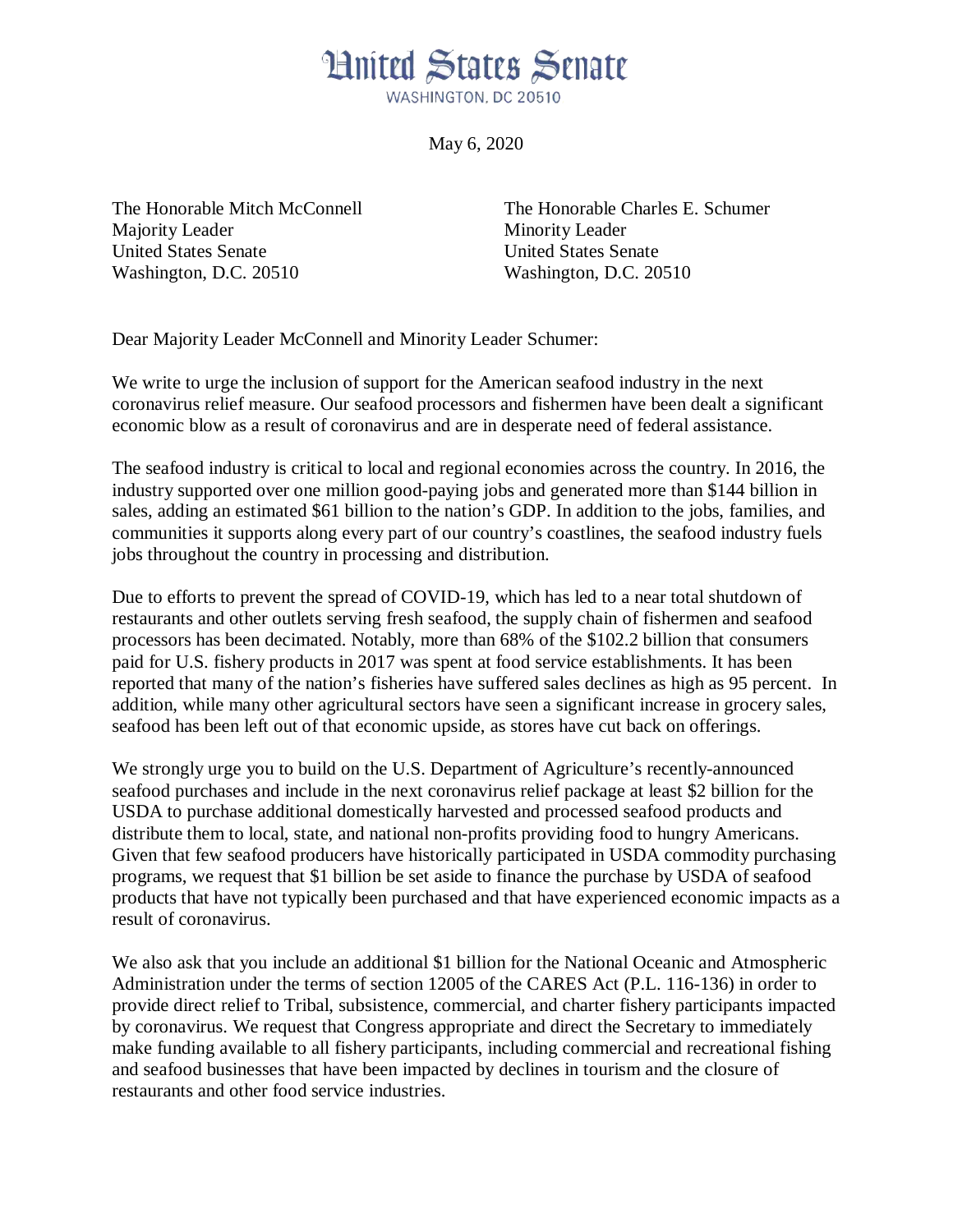The seafood industry is currently facing an unprecedented collapse in demand because of the novel coronavirus. We urge you to facilitate the government purchase of seafood products that would both ensure stability in this key sector and provide healthy, domestically produced food for Americans.

Thank you for your attention to this critical request, and for your continued support of America's seafood industry.

Sincerely,

/s/ Jeffrey A. Merkley /s/ Jack Reed /s/ Lisa Murkowski

Jeffrey A. Merkley Jack Reed Lisa Murkowski United States Senator United States Senator United States Senator

\_\_\_\_\_\_\_\_\_\_\_\_\_\_\_\_\_\_\_\_\_\_\_\_\_\_\_\_\_\_\_\_\_ \_\_\_\_\_\_\_\_\_\_\_\_\_\_\_\_\_\_\_\_\_\_\_\_\_\_\_\_\_\_\_\_\_

\_\_\_\_\_\_\_\_\_\_\_\_\_\_\_\_\_\_\_\_\_\_\_\_\_\_\_\_\_\_\_\_\_ \_\_\_\_\_\_\_\_\_\_\_\_\_\_\_\_\_\_\_\_\_\_\_\_\_\_\_\_\_\_\_\_\_

\_\_\_\_\_\_\_\_\_\_\_\_\_\_\_\_\_\_\_\_\_\_\_\_\_\_\_\_\_\_\_\_\_ \_\_\_\_\_\_\_\_\_\_\_\_\_\_\_\_\_\_\_\_\_\_\_\_\_\_\_\_\_\_\_\_\_

\_\_\_\_\_\_\_\_\_\_\_\_\_\_\_\_\_\_\_\_\_\_\_\_\_\_\_\_\_\_\_\_\_ \_\_\_\_\_\_\_\_\_\_\_\_\_\_\_\_\_\_\_\_\_\_\_\_\_\_\_\_\_\_\_\_\_

\_\_\_\_\_\_\_\_\_\_\_\_\_\_\_\_\_\_ \_\_\_\_\_\_\_\_\_\_\_\_\_\_\_\_\_\_ \_\_\_\_\_\_\_\_\_\_\_\_\_\_\_\_\_

Chris Van Hollen Bill Cassidy, M.D. United States Senator United States Senator

/s/ Chris Van Hollen /s/ Bill Cassidy, M.D.

/s/ Mark R. Warner /s/ Dan Sullivan

Mark R. Warner Dan Sullivan

United States Senator United States Senator

Ron Wyden Richard Blumenthal United States Senator United States Senator

/s/ Ron Wyden /s/ Richard Blumenthal

/s/ Kirsten Gillibrand /s/ Dianne Feinstein

Kirsten Gillibrand Dianne Feinstein United States Senator United States Senator